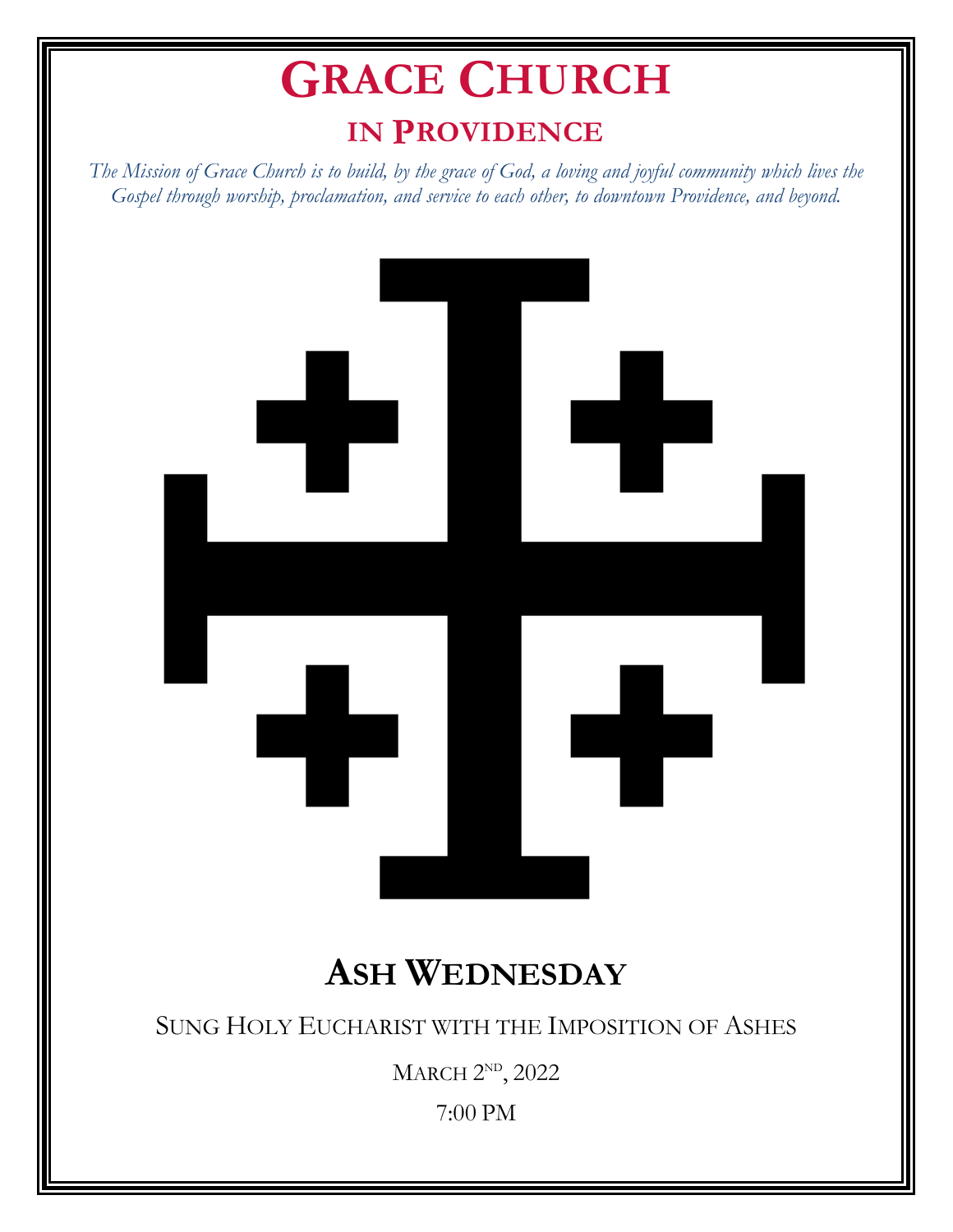## **WELCOME!**

Welcome to Grace Church! While our congregation has been around for almost two centuries, people from miles around become part of our community every week, so we are always becoming a "new" church. We are also an incredibly diverse church, which is a source of great joy for us. No matter who you are, we are thrilled that you have found your way to us this evening! And while we are a big church, we are also an open and welcoming one, so do not let Grace's size and downtown location prevent you from jumping right in and asking us whatever questions you might have. So welcome, and many blessings to you!

> The Rev. Canon Jonathan Huyck+ *Rector*

In keeping with the current change in Covid masking policies in Rhode Island, we have updated our masking policy at Grace Church. If you are fully vaccinated, you are not required to wear a face-covering. If you are not fully vaccinated, we ask that you wear your face-covering at all times when inside the building. Of course, anyone is welcome to continue to wear a face-covering if they so choose. Masks are available should you want one, and hand sanitizer has been placed in every pew and at stations throughout the Church for your *convenience. Please turn off or silence all mobile devices prior to the service.*

### **THE WORD OF GOD**

*Please stand as you are able at the entrance of the Cross, Choir, and Clergy.* 

THE COLLECT OF THE DAY

*Celebrant* The Lord be with you.

*People* **And also with you.**

*Celebrant* Let us pray.

LMIGHTY AND EVERLASTING GOD, you hate nothing you have made and forgive the sins of all who are penitent: Create and make in us new and contrite **Thearts, that we, worthily lamenting our sins and acknowledging our wretchedness,** LMIGHTY AND EVERLASTING GOD, you hate nothing you have made and forgive the sins of all who are penitent: Create and make in us new and contrite hearts, that we, worthily lamenting our sins and acknowledging our wretchedne Christ our Lord, who lives and reigns with you and the Holy Spirit, one God, for ever and ever. **Amen.**

*Please be seated for the readings from Holy Scripture.*

THE OLD TESTAMENT READING *Isaiah 58: 1-12*

*Reader* A Reading from the Prophet Isaiah

HUS SAYS THE HIGH AND LOFTY ONE who inhabits eternity, whose name is Holy: Shout out, do not hold back! Lift up your voice like a trumpet! Announce to my people their rebellion, to the house of Jacob their sins. Yet day after day they seek HUS SAYS THE HIGH AND LOFTY ONE who inhabits eternity, whose name is<br>Holy: Shout out, do not hold back! Lift up your voice like a trumpet! Announce to<br>my people their rebellion, to the house of Jacob their sins. Yet day af did not forsake the ordinance of their God; they ask of me righteous judgments, they delight to draw near to God. "Why do we fast, but you do not see? Why humble ourselves, but you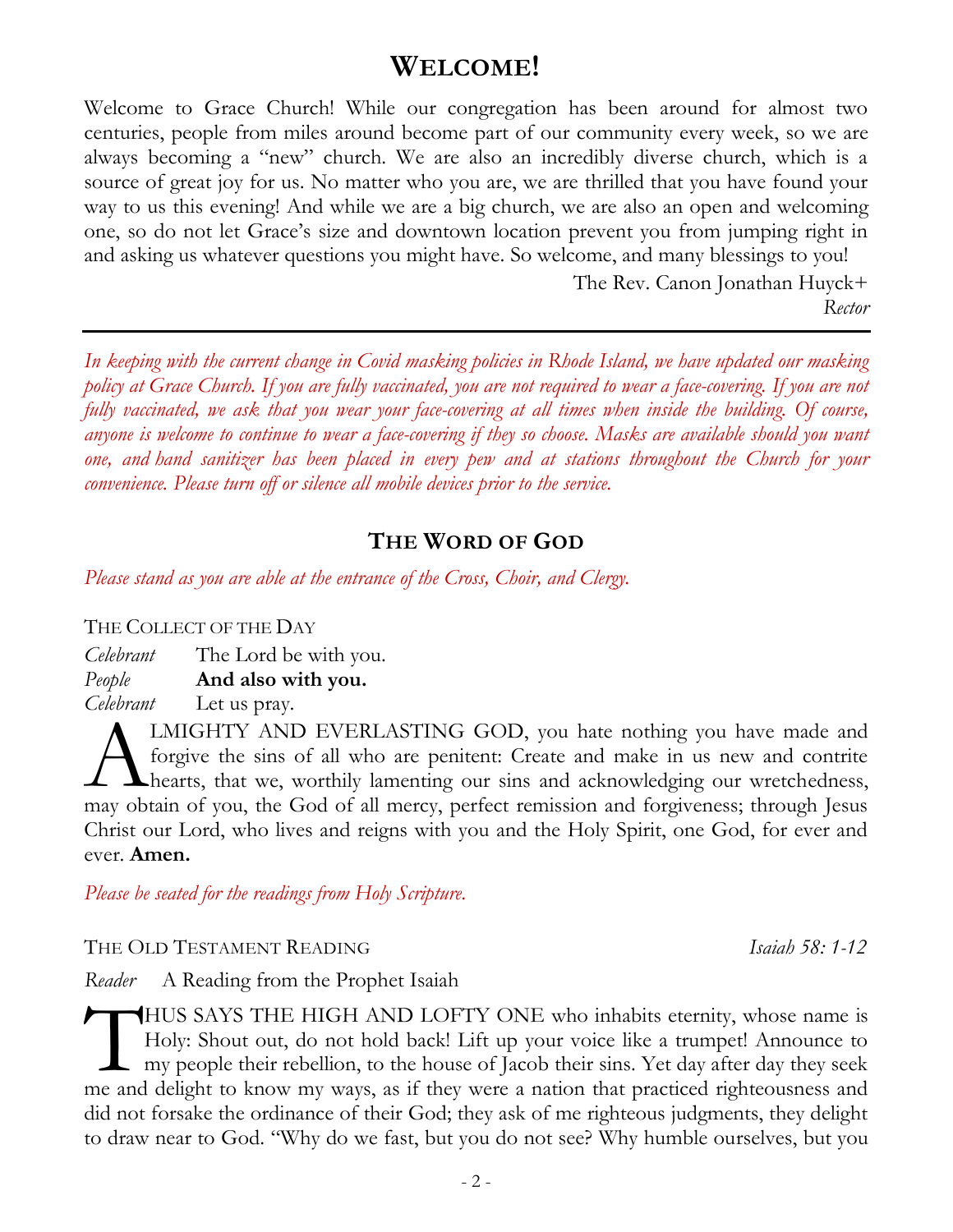do not notice?" Look, you serve your own interest on your fast day, and oppress all your workers. Look, you fast only to quarrel and to fight and to strike with a wicked fist. Such fasting as you do today will not make your voice heard on high. Is such the fast that I choose, a day to humble oneself? Is it to bow down the head like a bulrush, and to lie in sackcloth and ashes? Will you call this a fast, a day acceptable to the LORD? Is not this the fast that I choose: to loose the bonds of injustice, to undo the thongs of the yoke, to let the oppressed go free, and to break every yoke? Is it not to share your bread with the hungry, and bring the homeless poor into your house; when you see the naked, to cover them, and not to hide yourself from your own kin? Then your light shall break forth like the dawn, and your healing shall spring up quickly; your vindicator shall go before you, the glory of the LORD shall be your rear guard. Then you shall call, and the LORD will answer; you shall cry for help, and he will say, Here I am. If you remove the yoke from among you, the pointing of the finger, the speaking of evil, if you offer your food to the hungry and satisfy the needs of the afflicted, then your light shall rise in the darkness and your gloom be like the noonday. The LORD will guide you continually, and satisfy your needs in parched places, and make your bones strong; and you shall be like a watered garden, like a spring of water, whose waters never fail. Your ancient ruins shall be rebuilt; you shall raise up the foundations of many generations; you shall be called the repairer of the breach, the restorer of streets to live in.

*Reader* The Word of the Lord. *People* **Thanks be to God.**

PSALM 103:8-14 *Sung by the Choir*

- 8 The LORD is full of compassion and mercy, \* slow to anger and of great kindness.
- 9 He will not always accuse us, \* nor will he keep his anger for ever.
- 10 He has not dealt with us according to our sins,  $*$ nor rewarded us according to our wickedness.
- 11 For as the heavens are high above the earth,  $*$ so is his mercy great upon those who fear him.
- 12 As far as the east is from the west,  $*$ so far has he removed our sins from us.
- 13 As a father cares for his children, \* so does the LORD care for those who fear him.
- 14 For he himself knows whereof we are made; \* he remembers that we are but dust.

*Anglican Chant by Herbert Howells (1892-1983)*

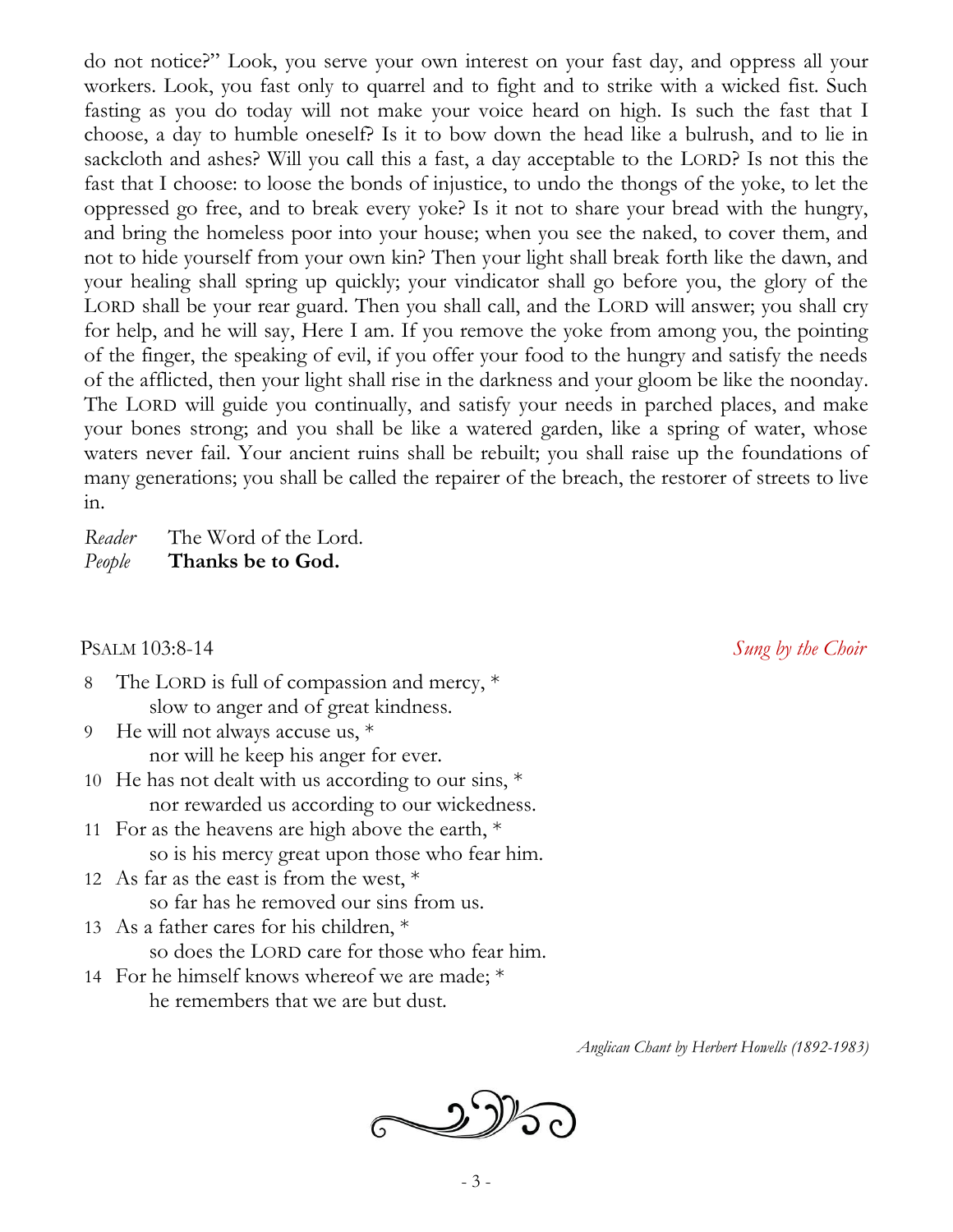#### *Reader* A Reading from Paul's Second Letter to the Corinthians

E ENTREAT YOU ON BEHALF OF CHRIST, be reconciled to God. For our sake he made him to be sin who knew no sin, so that in him we might become the righteousness of God. As we work together with him, we urge you also not to WE ENTREAT YOU ON BEHALF OF CHRIST, be reconciled to God. For our sake he made him to be sin who knew no sin, so that in him we might become the righteousness of God. As we work together with him, we urge you also not to a and on a day of salvation I have helped you." See, now is the acceptable time; see, now is the day of salvation! We are putting no obstacle in anyone's way, so that no fault may be found with our ministry, but as servants of God we have commended ourselves in every way: through great endurance, in afflictions, hardships, calamities, beatings, imprisonments, riots, labors, sleepless nights, hunger; by purity, knowledge, patience, kindness, holiness of spirit, genuine love, truthful speech, and the power of God; with the weapons of righteousness for the right hand and for the left; in honor and dishonor, in ill repute and good repute. We are treated as impostors, and yet are true; as unknown, and yet are well known; as dying, and see – we are alive; as punished, and yet not killed; as sorrowful, yet always rejoicing; as poor, yet making many rich; as having nothing, and yet possessing everything.

*Reader* The Word of the Lord. *People* **Thanks be to God.**

#### *Please stand as you are able to sing,*



 *Words: George Hunt Smyttan (1822-1870), alt.*

*Music: Aus der Tiefe rufe ich, melody att. Martin Herbst (1654-1681), alt.; harm. William Henry Monk (1823-1889)*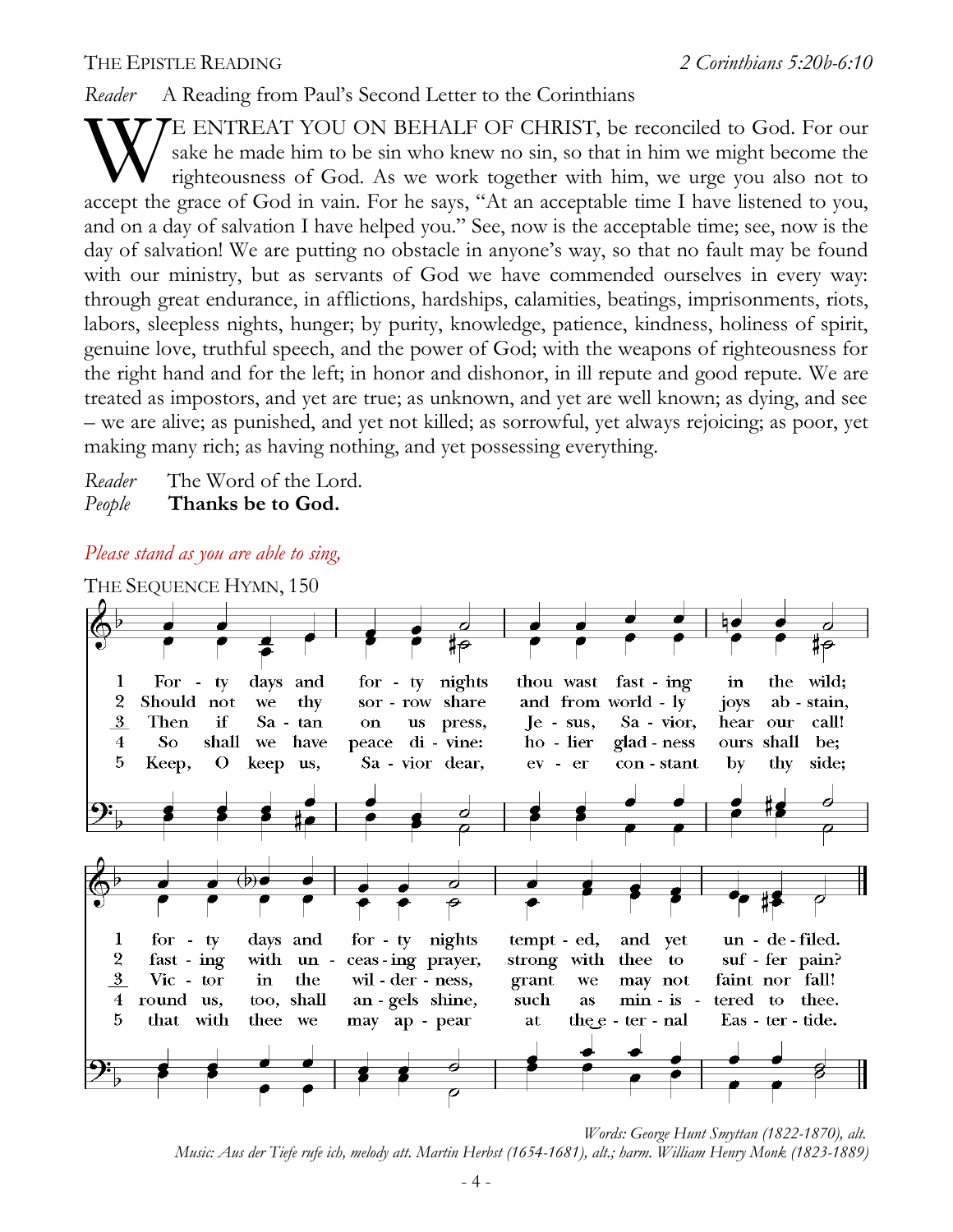## *Priest* The Holy Gospel of our Lord Jesus Christ, according to Matthew.

#### *People* **Glory to you, Lord Christ.**

ESUS SAID, "Beware of practicing your piety before others in order to be seen by them; for then you have no reward from your Father in heaven. So whenever you give alms, do not sound a trumpet before you, as the hypocrites do in the synagogues and in the streets, so that they may be praised by others. Truly I tell you, they have received their reward. But when you give alms, do not let your left hand know what your right hand is doing, so that your alms may be done in secret; and your Father who sees in secret will reward you. And whenever you pray, do not be like the hypocrites; for they love to stand and pray in the synagogues and at the street corners, so that they may be seen by others. Truly I tell you, they have received their reward. But whenever you pray, go into your room and shut the door and pray to your Father who is in secret; and your Father who sees in secret will reward you. And whenever you fast, do not look dismal, like the hypocrites, for they disfigure their faces so as to show others that they are fasting. Truly I tell you, they have received their reward. But when you fast, put oil on your head and wash your face, so that your fasting may be seen not by others but by your Father who is in secret; and your Father who sees in secret will reward you. Do not store up for yourselves treasures on earth, where moth and rust consume and where thieves break in and steal; but store up for yourselves treasures in heaven, where neither moth nor rust consumes and where thieves do not break in and steal. For where your treasure is, there your heart will be also." J

*Priest* The Gospel of the Lord. *People* **Praise to you, Lord Christ.**

THE SERMON The Rector

*Please stand as you are able.* THE INVITATION TO A HOLY LENT *Celebrant*

EAR PEOPLE OF GOD: The first Christians observed with great devotion the days of our Lord's passion and resurrection, and it became the custom of the Church to prepare for them by a season of penitence and fasting. This season of EAR PEOPLE OF GOD: The first Christians observed with great devotion the days of our Lord's passion and resurrection, and it became the custom of the Church to prepare for them by a season of penitence and fasting. This se also a time when those who, because of notorious sins had been separated from the body of the faithful, were reconciled by penitence and forgiveness, and restored to the fellowship of the Church. Thereby, the whole congregation was put in mind of the message of pardon and absolution set forth in the Gospel of our Savior, and of the need which all Christians continually have to renew their repentance and faith.

INVITE YOU, THEREFORE, in the name of the Church, to the observance of a holy Lent, by self-examination and repentance; by prayer, fasting, and self-denial; and by reading and meditating on God's holy Word. And, to make a right beginning of INVITE YOU, THEREFORE, in the name of the Church, to the observance of a holy<br>Lent, by self-examination and repentance; by prayer, fasting, and self-denial; and by<br>reading and meditating on God's holy Word. And, to make a and redeemer.

*Silence is then kept for a time, all kneeling as they are able.*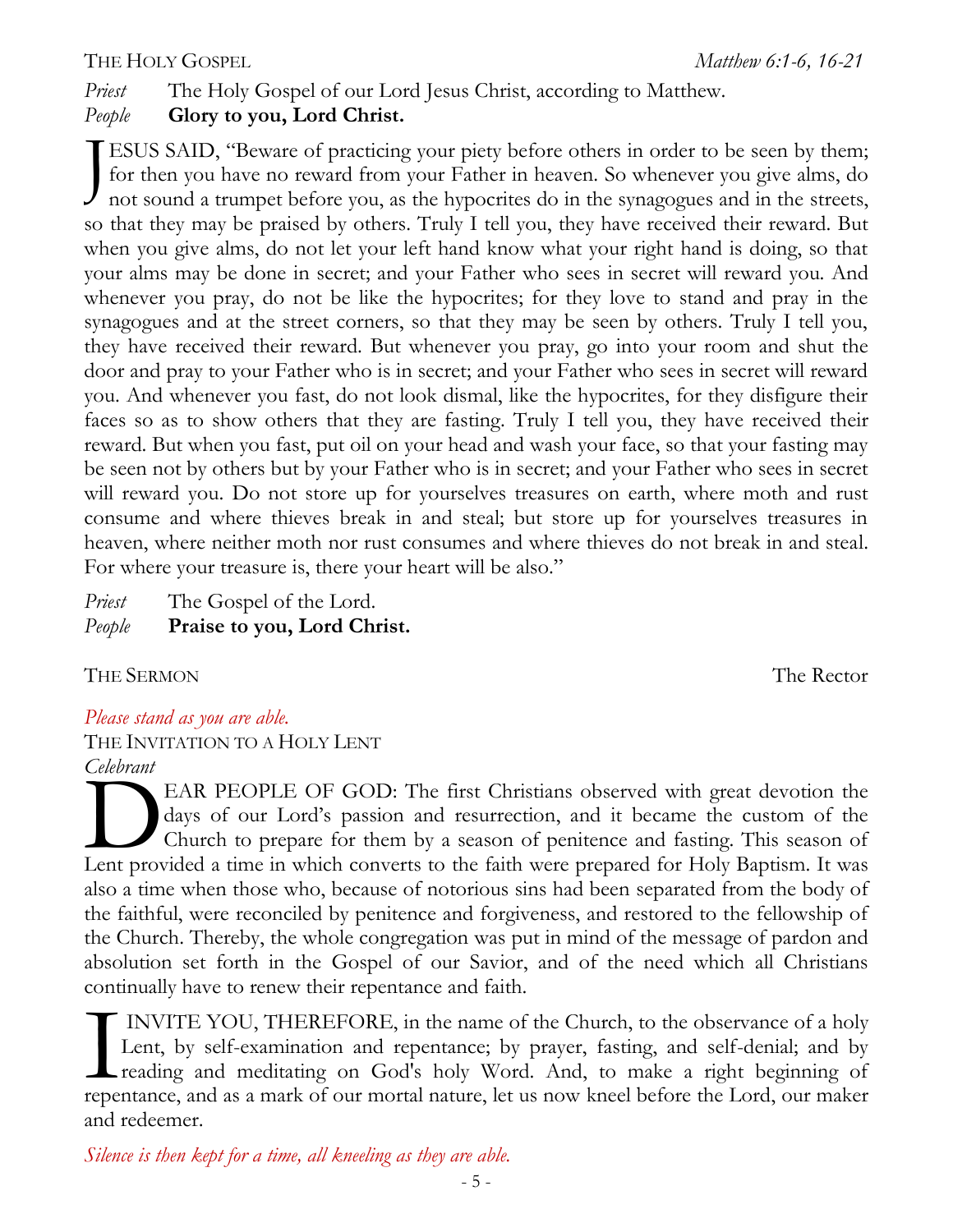#### THE BLESSING OVER THE ASHES

*Celebrant*

LMIGHTY GOD, you have created us out of the dust of the earth: Grant that these ashes may be to us a sign of our mortality and penitence, that we may remember that it is only by your gracious gift that we are given everlasting life; through Jesus Christ our Savior. **Amen.**  $\overline{A}$ 

THE IMPOSITION OF ASHES *All are welcome to come forward and receive ashes.* 

*The ashes are imposed in the shape of a cross upon the forehead with the following words:* Remember that you are dust, and to dust you shall return.

*During the imposition of ashes, the Choir sings,*

|                | PSALM <sub>51</sub>                                                    | Miserere mei, Deus |
|----------------|------------------------------------------------------------------------|--------------------|
| 1              | Have mercy on me, O God, according to your loving-kindness; *          |                    |
|                | in your great compassion blot out my offenses.                         |                    |
| $\overline{2}$ | Wash me through and through from my wickedness *                       |                    |
|                | and cleanse me from my sin.                                            |                    |
| 3              | For I know my transgressions, *                                        |                    |
|                | and my sin is ever before me.                                          |                    |
| $\overline{4}$ | Against you only have I sinned *                                       |                    |
|                | and done what is evil in your sight.                                   |                    |
| 5              | And so you are justified when you speak *                              |                    |
|                | and upright in your judgment.                                          |                    |
| 6              | Indeed, I have been wicked from my birth, *                            |                    |
|                | a sinner from my mother's womb.                                        |                    |
| 7              | For behold, you look for truth deep within me, $*$                     |                    |
|                | and will make me understand wisdom secretly.                           |                    |
| 8              | Purge me from my sin, and I shall be pure; *                           |                    |
|                | wash me, and I shall be clean indeed.                                  |                    |
| 9              | Make me hear of joy and gladness, *                                    |                    |
|                | that the body you have broken may rejoice.                             |                    |
| 10             | Hide your face from my sins $*$                                        |                    |
|                | and blot out all my iniquities.                                        |                    |
| 11             | Create in me a clean heart, O God, *                                   |                    |
|                | and renew a right spirit within me.                                    |                    |
| 12             | Cast me not away from your presence *                                  |                    |
|                | and take not your holy Spirit from me.                                 |                    |
| 13             | Give me the joy of your saving help again *                            |                    |
|                | and sustain me with your bountiful Spirit.                             |                    |
| 14             | I shall teach your ways to the wicked, *                               |                    |
|                | and sinners shall return to you.                                       |                    |
| 15             | Deliver me from death, O God, *                                        |                    |
|                | and my tongue shall sing of your righteousness, O God of my salvation. |                    |
|                | $-6-$                                                                  |                    |
|                |                                                                        |                    |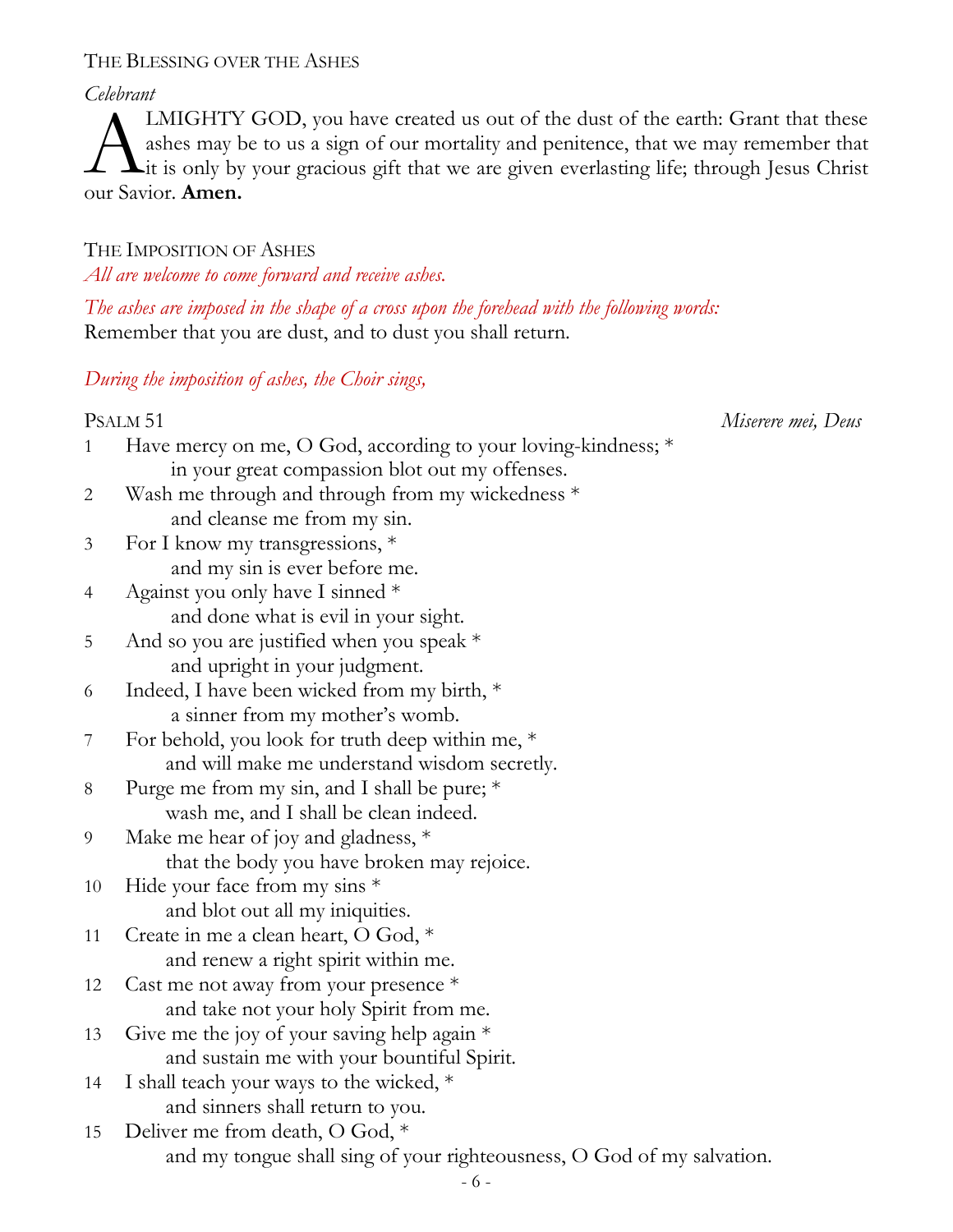16 Open my lips, O LORD,  $*$  and my mouth shall proclaim your praise. 17 Had you desired it, I would have offered sacrifice, \* but you take no delight in burnt-offerings. 18 The sacrifice of God is a troubled spirit; \* a broken and contrite heart, O God, you will not despise. 19 Be favorable and gracious to Zion, \* and rebuild the walls of Jerusalem. 20 Then you will be pleased with the appointed sacrifices, with burnt-offerings and oblations; \* then shall they offer young bullocks upon your altar.

*Music: Plainsong, Tone IV.1*

*Please kneel as you are able.*

THE LITANY OF PENANCE

*The Celebrant and People say together*

## **MOST HOLY AND MERCIFUL GOD:**

 **We confess to you and to one another, and to the whole communion of saints in heaven and on earth, that we have sinned by our own fault in thought, word, and deed; by what we have done, and by what we have left undone.**

*The Celebrant continues*

We have not loved you with our whole heart, and mind, and strength. We have not loved our neighbors as ourselves. We have not forgiven others, as we have been forgiven.

#### **Have mercy on us, Lord.**

We have been deaf to your call to serve, as Christ served us.

We have not been true to the mind of Christ. We have grieved your Holy Spirit.

#### **Have mercy on us, Lord.**

We confess to you, Lord, all our past unfaithfulness:

the pride, hypocrisy, and impatience of our lives,

**We confess to you, Lord.**

Our self-indulgent appetites and ways, and our exploitation of other people,

#### **We confess to you, Lord.**

Our anger at our own frustration, and our envy of those more fortunate than ourselves, **We confess to you, Lord.**

Our intemperate love of worldly goods and comforts, and our dishonesty in daily life and work,

#### **We confess to you, Lord.**

Our negligence in prayer and worship, and our failure to commend the faith that is in us, **We confess to you, Lord.**

*Continued over the page.*  $\rightarrow$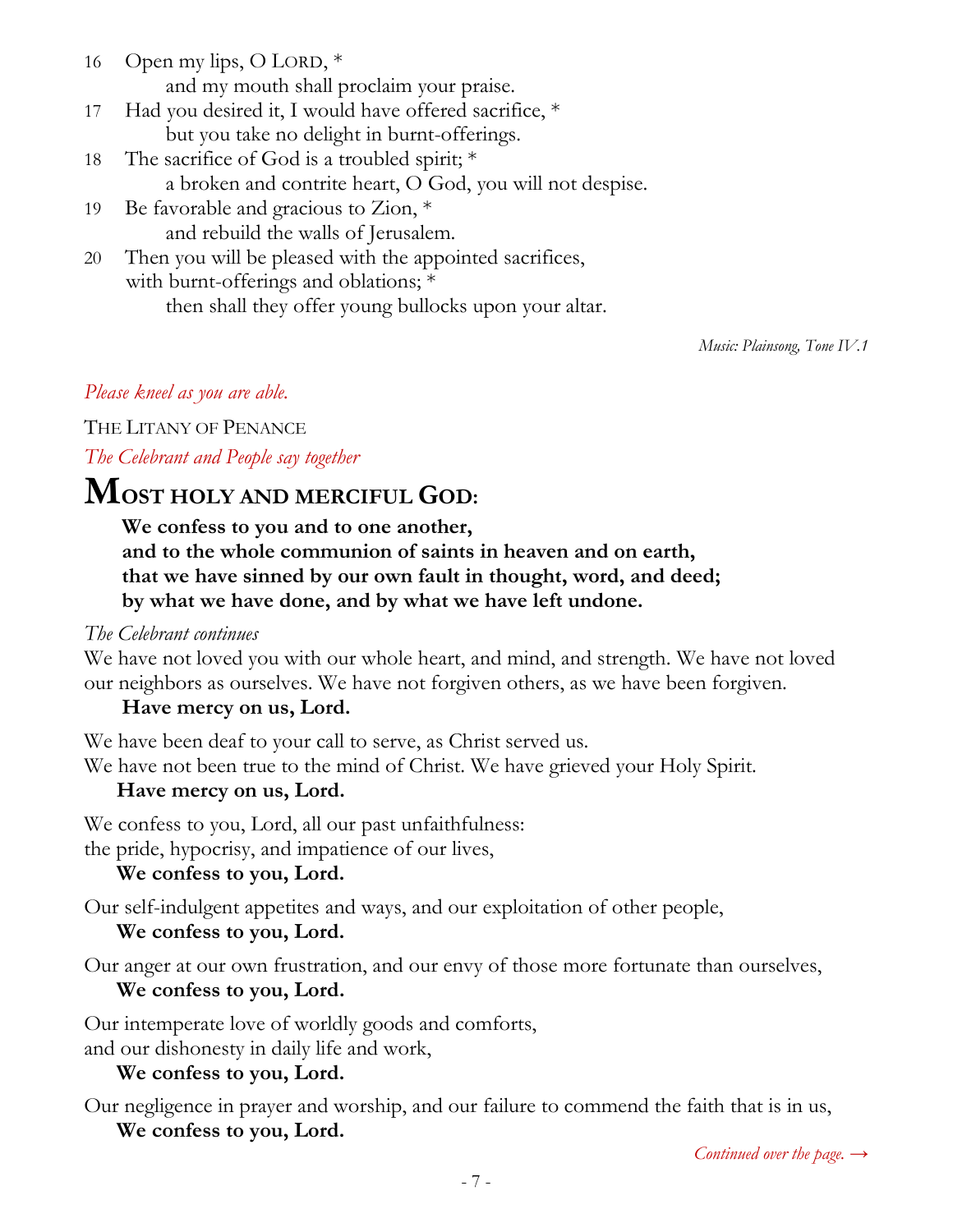Accept our repentance, Lord, for the wrongs we have done:

for our blindness to human need and suffering, and our indifference to injustice and cruelty,

#### **Accept our repentance, Lord.**

For all false judgments, for uncharitable thoughts toward our neighbors, and for our prejudice and contempt toward those who differ from us,

#### **Accept our repentance, Lord.**

For our waste and pollution of your creation, and our lack of concern for those who come after us,

#### **Accept our repentance, Lord.**

Restore us, good Lord, and let your anger depart from us;

**Favorably hear us, for your mercy is great.**

Accomplish in us the work of your salvation,

#### **That we may show forth your glory in the world.**

By the cross and passion of your Son our Lord,

#### **Bring us with all your saints to the joy of his resurrection.**

#### THE ABSOLUTION

LMIGHTY GOD, THE FATHER OF OUR LORD JESUS CHRIST, who desires not the death of sinners, but rather that they may turn from their wickedness and live, has given power and commandment to his ministers to declare and pronounce to his people, being penitent, the absolution and remission of their sins. He pardons and absolves all those who truly repent, and with sincere hearts believe his holy Gospel. Therefore we beseech him to grant us true repentance and his Holy Spirit, that those things may please him which we do on this day, and that the rest of our life hereafter may be pure and holy, so that at the last we may come to his eternal joy; through Jesus Christ our Lord. **Amen.**  $\overline{A}$ 

#### *Please stand as you are able.*

THE PEACE

*Celebrant* The peace of the Lord be always with you. *People* **And also with you.**

WELCOME AND PARISH ANNOUNCEMENTS

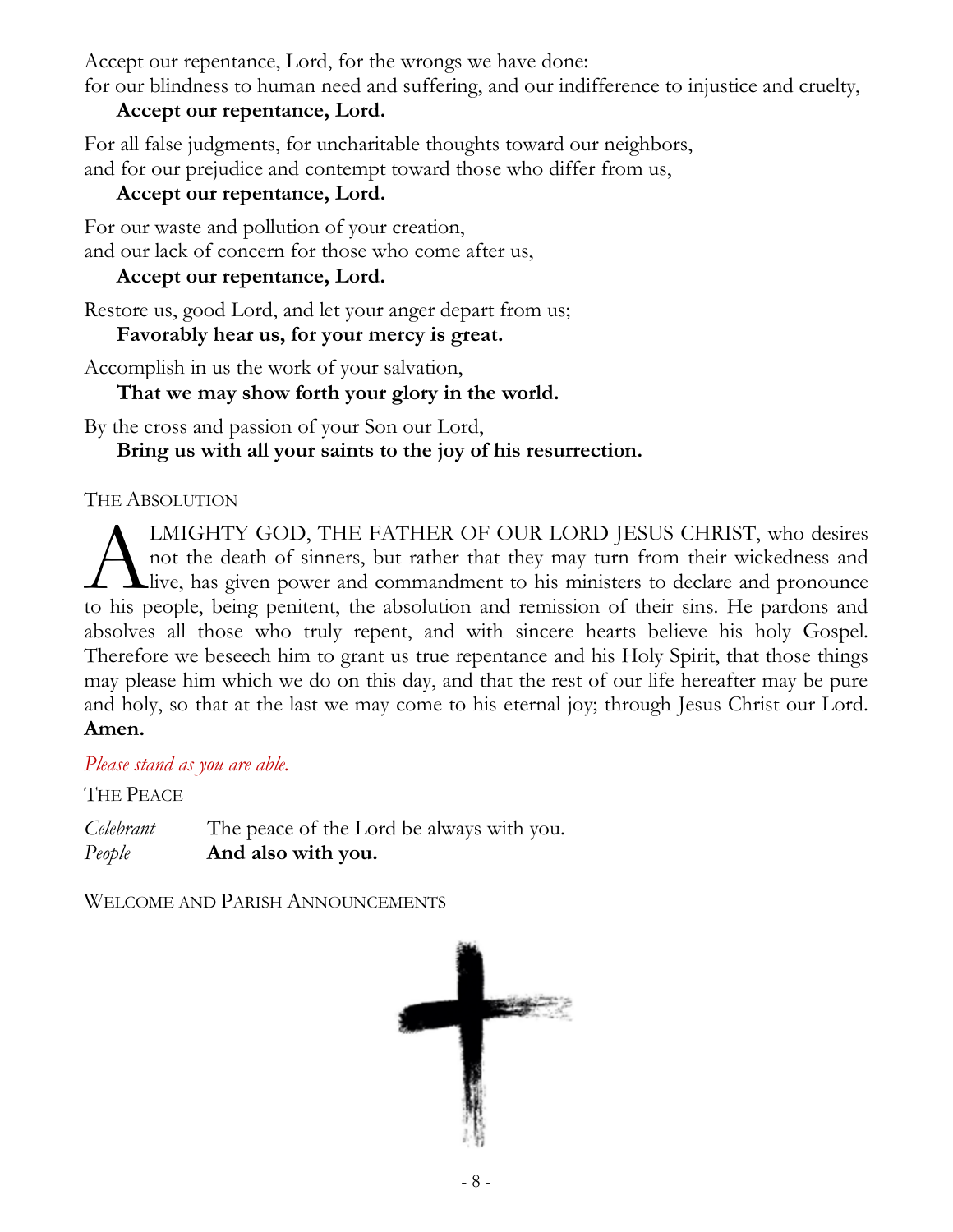#### **THE HOLY COMMUNION**

AT THE OFFERTORY, MOTET

VIEW ME, LORD, A WORK OF THINE: Shall I then lie drowned in night? Might Thy grace in me but shine, I should seem made all of light. Cleanse me, Lord, that I may kneel at Thine altar pure and bright: They that once Thy mercies feel, gaze no more on earth's delight. In Thy word, Lord, is my trust, to Thy mercies fast I fly; Though I am but clay and dust, yet Thy grace can lift me high. Amen.

> *Words: Thomas Campion (1567-1620) Music: Richard Lloyd (b. 1933)*

*Please stand as you are able, to sing the Doxology as the offering is brought forward.*



*Words: Thomas Ken (1637-1711) Music: Erhalt uns, Herr, melody from Geistliche Lieder, 1543*



#### THE GREAT THANKSGIVING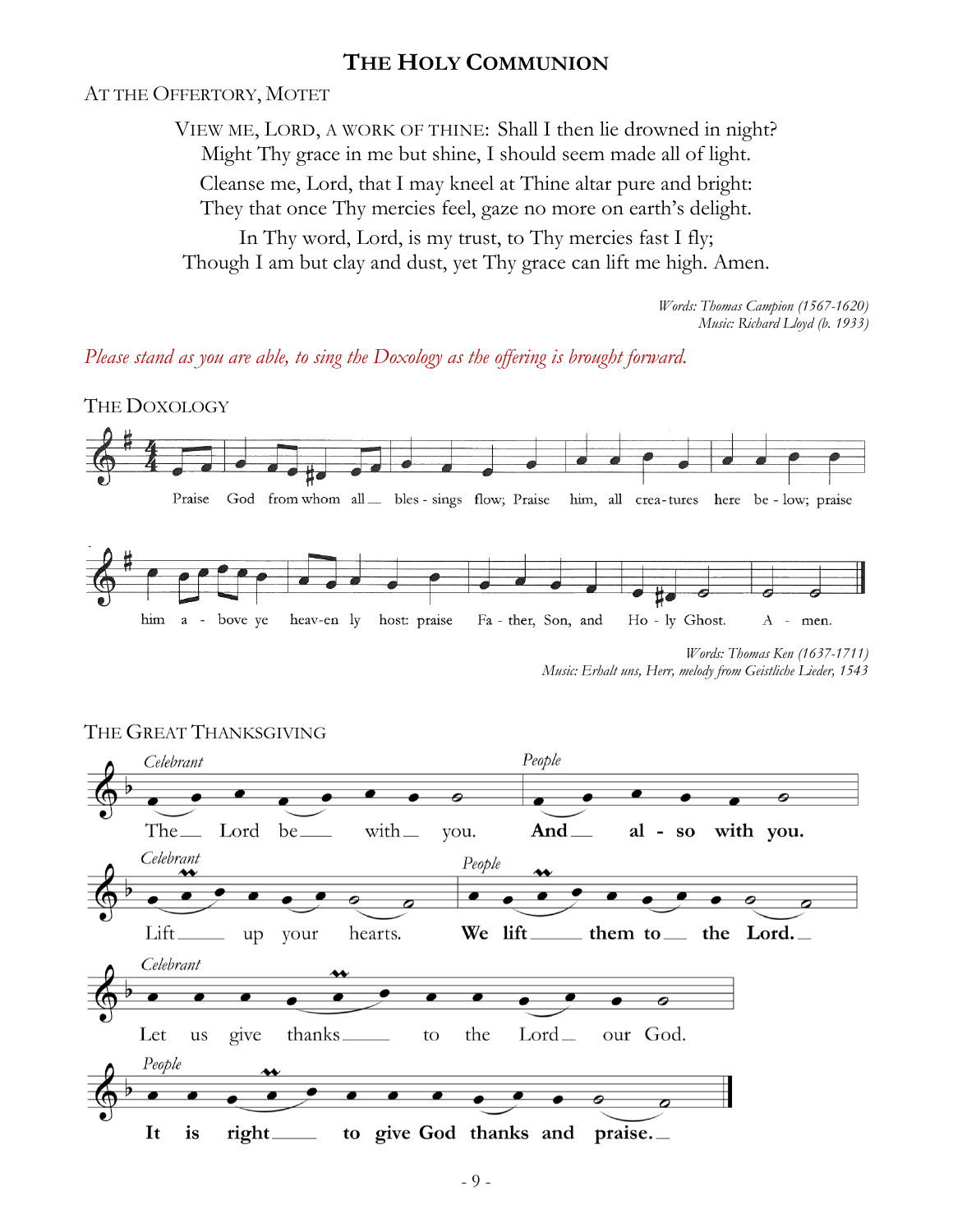#### *Celebrant*

T IS RIGHT, AND A GOOD AND JOYFUL THING, always and everywhere to give thanks to you, Father Almighty, Creator of heaven and earth. Through Jesus Christ our Lord; who was tempted in every way as we are, yet did not sin. By his grace we are able T IS RIGHT, AND A GOOD AND JOYFUL THING, always and everywhere to give thanks to you, Father Almighty, Creator of heaven and earth. Through Jesus Christ our Lord; who was tempted in every way as we are, yet did not sin. By for us and rose again. Therefore we praise you, joining our voices with Angels and Archangels and with all the company of heaven, who for ever sing this hymn to proclaim the glory of your Name:



*Setting: New Plainsong, David Hurd (b. 1950)*

#### *Celebrant*

OLY AND GRACIOUS FATHER: In your infinite love you made us for yourself, and, when we had fallen into sin and become subject to evil and death, you, in your mercy, sent Jesus Christ, your only and eternal Son, to share our human nature, to Live and die as one of us, to reconcile us to you, the God and Father of all. He stretched out and die as one of us, to reconcile us to you, the God and Father of all. He stretched out his arms upon the cross, and offered himself, in obedience to your will, a perfect sacrifice for the whole world. On the night he was handed over to suffering and death, our Lord Jesus Christ took bread; and when he had given thanks to you, he broke it, and gave it to his disciples, and said, "Take, eat: This is my Body, which is given for you. Do this for the remembrance of me." After supper he took the cup of wine; and when he had given thanks, he gave it to them, and said, "Drink this, all of you: This is my Blood of the new Covenant, which is shed for you and for many for the forgiveness of sins. Whenever you drink it, do this for the remembrance of me."

#### *Celebrant* Therefore we proclaim the mystery of faith: *People* **Christ has died. Christ is risen. Christ will come again.**

#### *Celebrant*

E CELEBRATE THE MEMORIAL of our redemption, O Father, in this sacrifice of praise and thanksgiving. Recalling his death, resurrection, and ascension, we offer you these gifts. Sanctify them by your Holy Spirit to be for your people the Body and Blood of your Son, the holy food and drink of new and unending W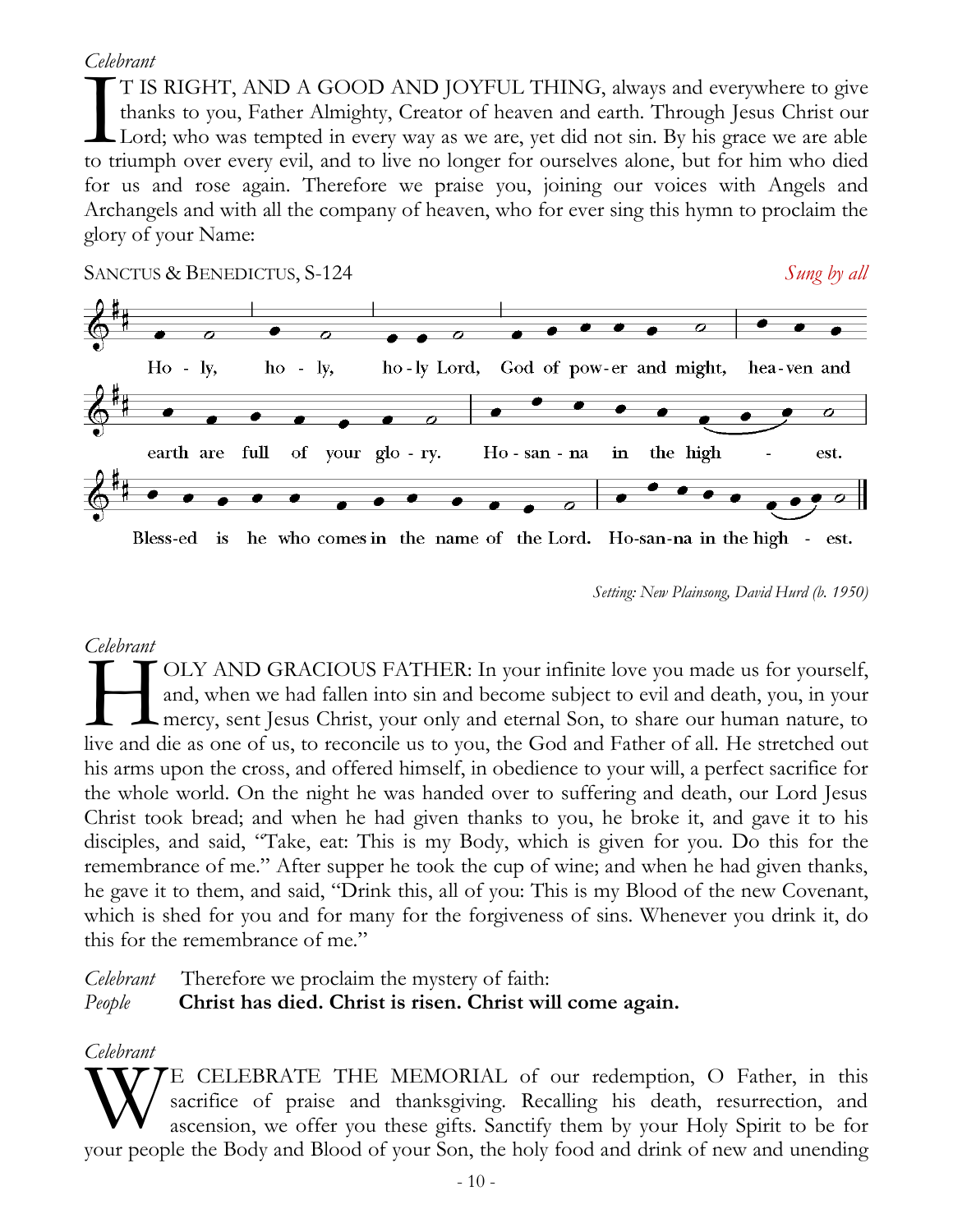life in him. Sanctify us also that we may faithfully receive this holy Sacrament, and serve you in unity, constancy, and peace; and at the last day bring us with all your saints into the joy of your eternal kingdom.

All this we ask through your Son Jesus Christ. By him, and with him, and in him, in the unity of the Holy Spirit all honor and glory is yours, Almighty Father, now and for ever.



THE LORD'S PRAYER And now, as our Savior Christ has taught us, we are bold to say,

## **OUR FATHER, WHO ART IN HEAVEN, hallowed be thy Name,**

 **thy kingdom come, thy will be done, on earth as it is in heaven. Give us this day our daily bread. And forgive us our trespasses, as we forgive those who trespass against us. And lead us not into temptation, but deliver us from evil. For thine is the kingdom, and the power, and the glory, forever and ever. Amen.**



#### THE BREAKING OF THE BREAD *Please join in singing the Agnus Dei.*

*Setting: New Plainsong, D. Hurd*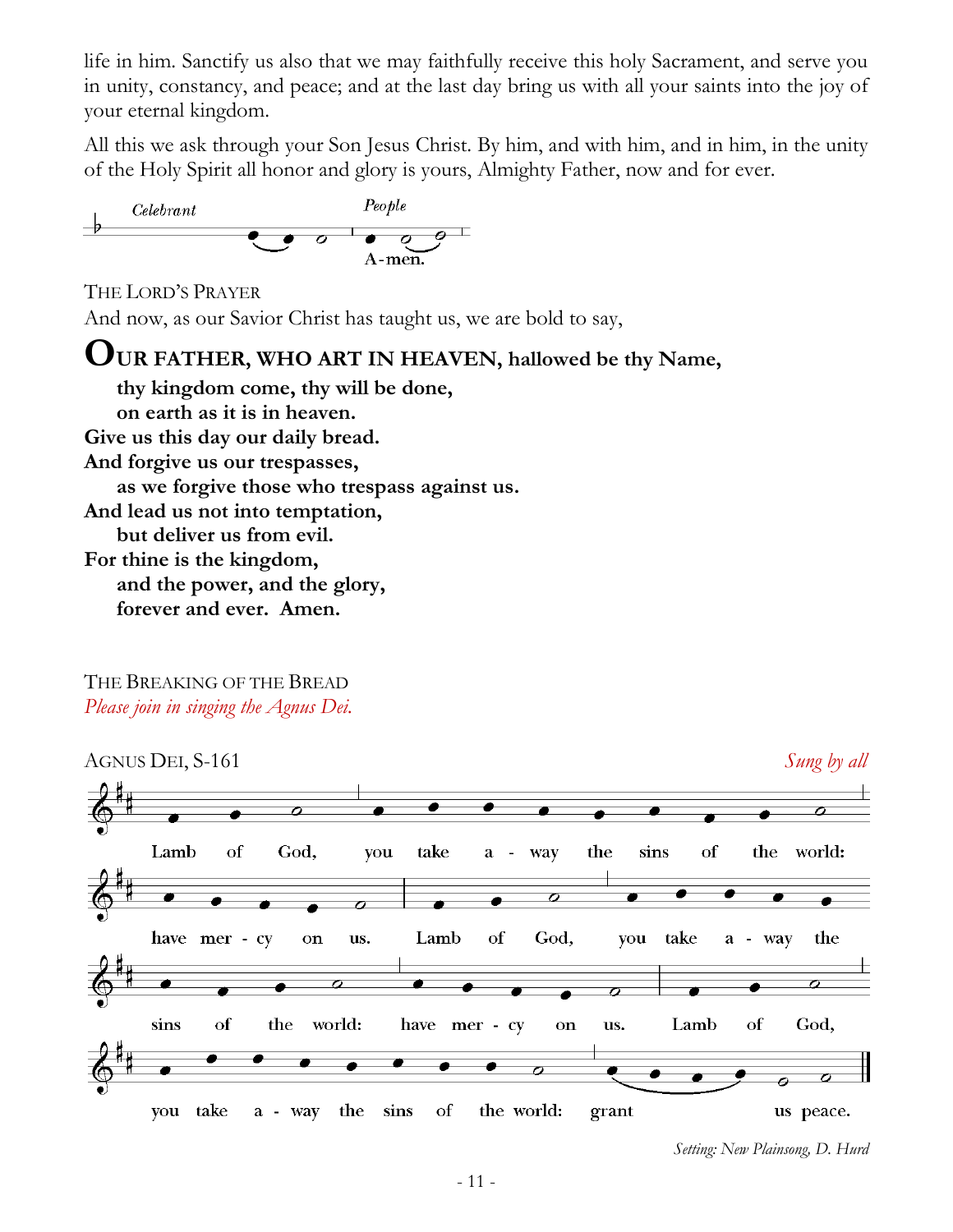#### THE INVITATION

*Celebrant* The gifts of God for the people of God. Take them in remembrance that Christ died for you, and feed on him in your hearts, by faith with thanksgiving.

#### THE COMMUNION

*If you would prefer to receive a blessing, cross your arms over your chest when you come to the Altar. We also have gluten-free wafers for those who are allergic. At the moment, Grace Church is only offering the sacrament of communion in the form of the bread. It is always considered fully acceptable to take communion in just one kind (i.e. the bread). We encourage all communicants to make liberal use of the hand sanitizer placed in the pews after they have received communion.*

#### AT THE COMMUNION, MOTET

HAVE MERCY UPON ME, O God, after thy great goodness: According to the multitude of thy mercies do away mine offenses. Wash me thoroughly from my wickedness: And cleanse me from my sin. For I acknowledge my faults: And my sin is ever before me. For thou desirest no sacrifice, else would I give it thee: But thou delightest not in burnt offerings. The sacrifice of God is a troubled spirit: A broken and contrite heart, O God, shalt thou not despise. O be favourable and gracious unto Sion: Build thou the walls of Jerusalem. Then shalt thou be pleased with the sacrifice of righteousness, with the burnt-offerings and oblations: Then shall they offer young bullocks upon thine altar.

> *Words: Psalm 51:1-3, 16-19 Music: Gregorio Allegri (1582-1652), adapt. Ivor Atkins (1869-1953)*

*Please stand as you are able, and say together* 

THE POST-COMMUNION PRAYER

**ALMIGHTY AND EVERLIVING GOD, we thank you for feeding us with the spiritual food of the most precious Body and Blood of your Son our Savior Jesus Christ; and for assuring us in these holy mysteries that we are living members of the Body of your Son, and heirs of your eternal kingdom. And now, Father, send us out to do the work you have given us to do, to love and serve you as faithful witnesses of Christ our Lord. To him, to you, and to the Holy Spirit, be honor and glory, now and for ever. Amen.**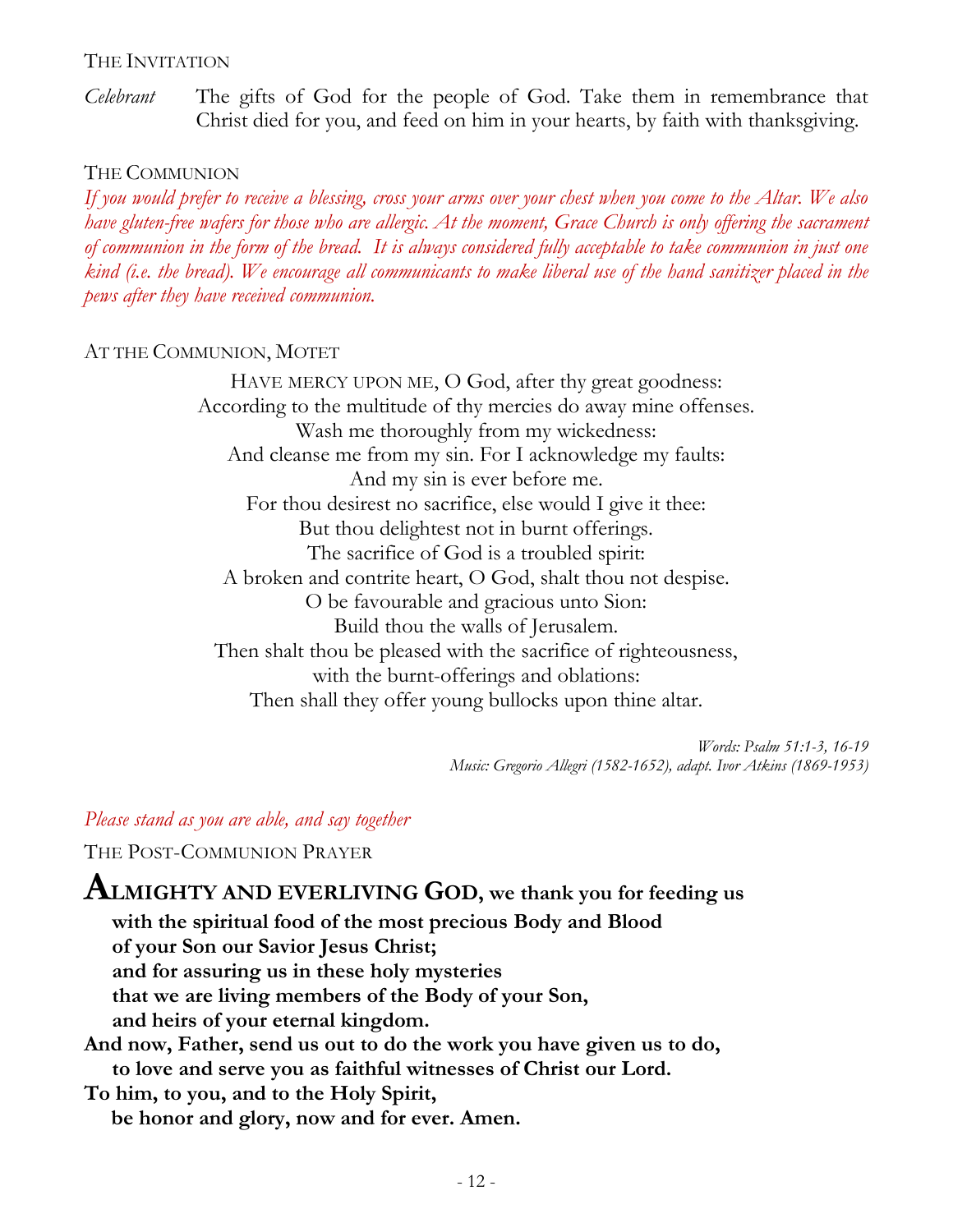#### THE SOLEMN PRAYER AND BLESSING OVER THE PEOPLE

*Celebrant* Grant, most merciful Lord, to your faithful people pardon and peace, that they may be cleansed from all their sins, and serve you with a quiet mind; and the blessing of God Almighty, the Father, the Son, and the Holy Spirit, be among you and remain with you always.

*People* **Amen.**

⋕ℯ The  $\mathbf{1}$ of these glo rv for  $\overline{\phantom{a}}$ ty days we  $\overline{2}$ A lone and fast ing  $\rm Mo$  saw the ses 3  $So$ Dan trained his iel mys tic sight,  $\rm{d}$ e  $\overline{4}$ Then grant us, Lord. like. them to be full  $*5$ and  $\Omega$ Fa ther, Son, Spi - rit blest, to ce - le - brate with Christ, through whom all  $\mathbf{1}$ of praise; for songs  $\overline{2}$  $\frac{1}{x}$  -  $\frac{1}{x}$ God who gave the law: and  $\mathbf{t}$ E li jah, groom's 3 and liv - ered from the  $\mathbf{h}$  ons' might; Iohn. the Bride prayer with thee;  $\overline{4}$ oft in fast and our spi rits strength en 5 thee be  $ev - *ery*$ prayer ad - dressed, who art  $\mathbf{m}$ three fold things made, him self has fast - ed and has prayed.  $\bf{l}$ were  $\overline{2}$  $\mathbf{-i}$ flame. fast came the steeds and char ots of ing, 3 friend. be came the her ald of Mes  $\sin$ ah's name.  $\overline{\mathbf{4}}$ with thy grace, and give joy to see thy face. **us** 5 Name Lord.  $a$ dored, from age to age, the on  $\overline{a}$  $\mathbf{I}$ y

THE CLOSING HYMN, 143

*Words: Latin, 6th cent.; tr. Maurice F. Bell (1862-1947), alt. Music: Erhalt uns, Herr, melody from Geistliche Leider, 1543; harm. Johann Sebastian Bach (1685-1750)*

THE DISMISSAL

- *Celebrant* Reconciled to God through Christ and made a new creation, go in peace to love and serve the Lord.
- *People* **Thanks be to God.**

*Please remain standing as you are able, as the Cross, Choir, and Clergy exit the Church.*

**VOLUNTARY** 

Ich ruf zu dir, Herr Jesu Christ, BWV 639 *Johann Sebastian Bach (1685-1750)*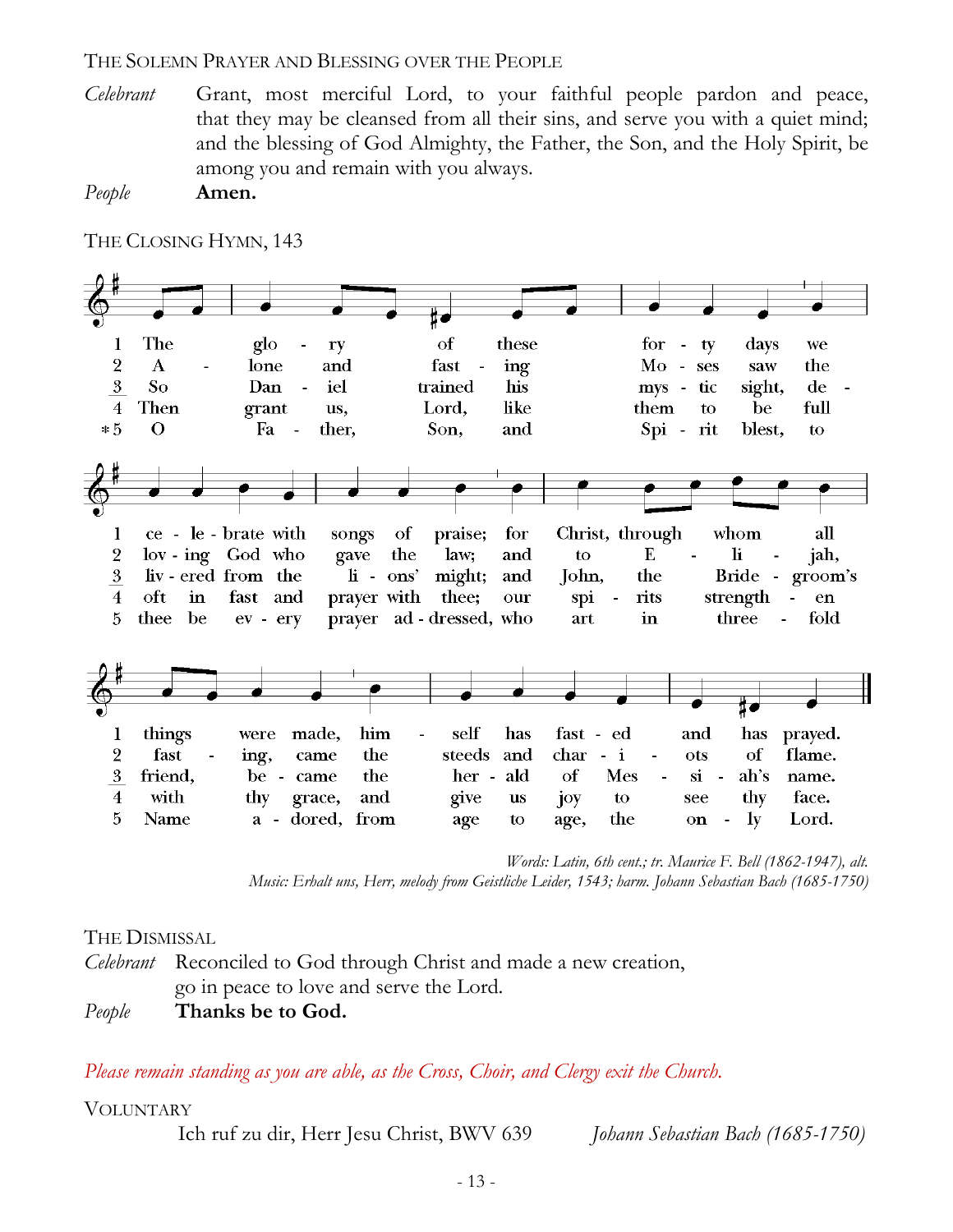$\sim$  **SERVING TODAY**  $\sim$ *Celebrant & Preacher:* The Reverend Canon Jonathan Huyck *Crucifer:* Frank Ward *Lectors:* Nicholas Halar, Jane Ditmars *Altar Guild:* Denise Lapolla, Joshua Klemp *Audio/Visual:* Clinton Crocker

## **ANNOUNCEMENTS**

**LENT 2022 BROCHURES:** The penitential and reflective season of Lent begins next week as Christians around the world observe Ash Wednesday. Here at Grace Church we will have several additional offerings during Lent which are listed in the Lent 2022 Brochure found on the tables in the rear of the church. We hope that these opportunities will guide and aid your prayers and spiritual life during Lent, so please do join us!

**THURSDAYS AT NOON CONCERTS:** Our guest recitalist on Thursday, March 3rd will be Benjamin Straley, the former Organist & Associate Director of Music of Washington National Cathedral. Benjamin is currently the Rector of St. Stephen's Church on College Hill in Providence and will play a program of featuring music by Félix-Alexandre Guilmant and Johann Sebastian Bach. We hope you will join us and bring friends!

**ORGAN PROJECT UPDATE:** We are SO EXCITED to announce that we have had TWO generous gifts to the Organ Project! First, we have a **\$25,000 CHALLENGE GRANT** from a family in the parish. They have asked to remain anonymous, but in their words "hope that their gift will inspire others to contribute to this exciting project." **We are hoping to get this gift matched very soon, because there is another potential matching gift**  *waiting in the wings, when this one is completed.* **Please speak to Fr. Jonathan or to** Vince Edwards if you would like to contribute to the challenge grant, in any amount. A second anonymous gift of \$50,000 has been pledged from a friend of Music at Grace. We are so profoundly grateful for these generous gifts, that will help us on our way to realizing the Organ Project at Grace! [www.gracechurchprovidence.org/organproject](http://www.gracechurchprovidence.org/organproject/)

## **LENT AT GRACE CHURCH**

**Thursdays during Lent (March 10 – April 7) at 6:00 PM**

Sung Holy Eucharist with music and prayers from the Celtic tradition and a brief sermon. A brief talk in The Pavilion follows.

#### **Fridays during Lent (March 4 – April 8) 12 Noon – 12:30 PM**

The Way of the Cross

*A short liturgy during which participants walk to 14 stations posted throughout the church commemorating Christ's journey to Mount Calvary and his death on the Cross.*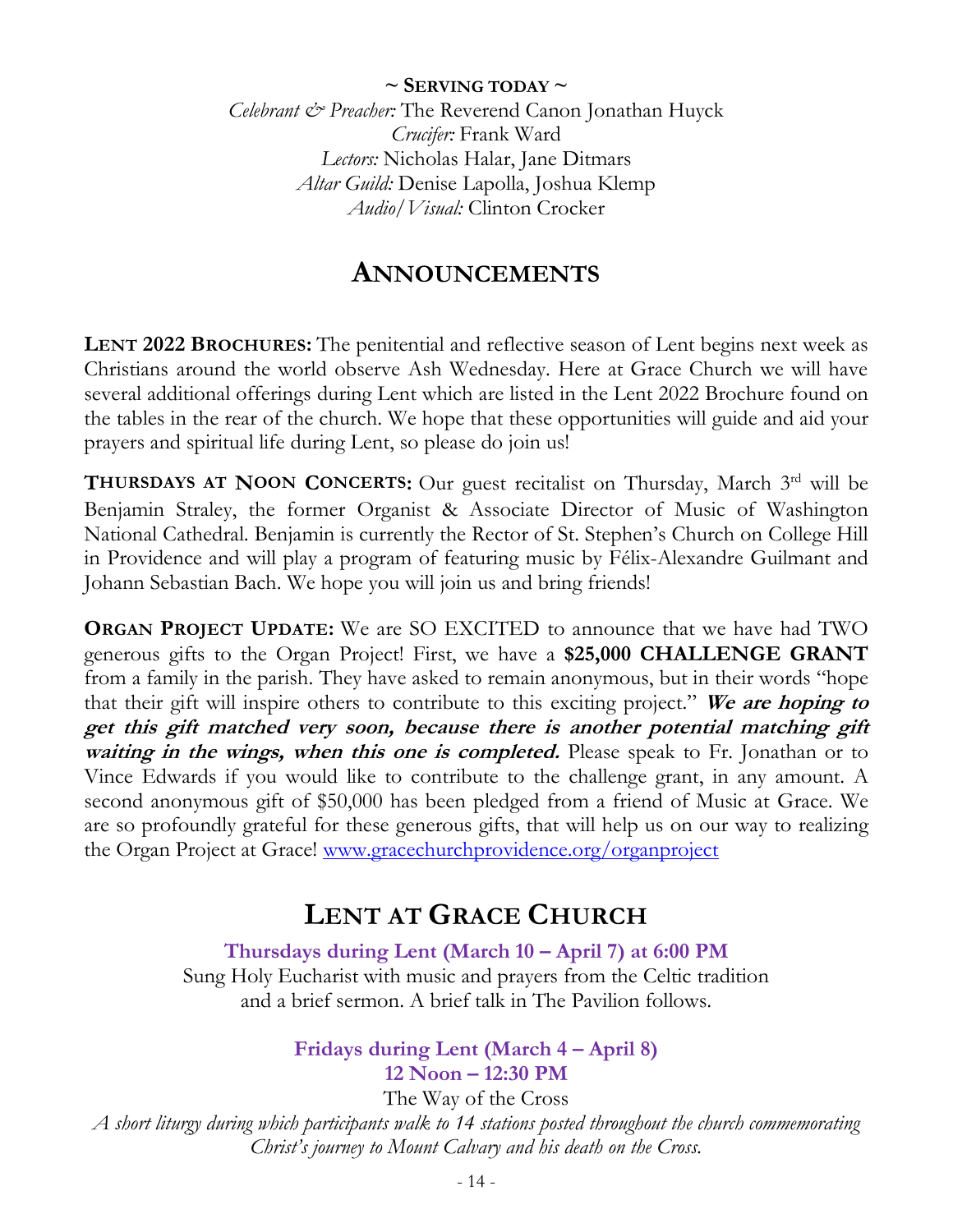## **HOLY WEEK AND EASTER AT GRACE CHURCH**

**The Sunday of the Passion: Palm Sunday, April 10th**

Spoken Holy Eucharist with the Blessing of Palms 8:00 AM Sung Holy Eucharist with The Blessing of Palms and Procession 10:00 AM

> **Spy Wednesday, April 13th** The Office of Tenebrae: A Service of Shadows 8:00 PM

#### **Maundy Thursday, April 14th**

Choral Eucharist with The Washing of Feet, Procession to the Altar of Repose, and Stripping of the Altar 7:00 PM The Garden Watch in The Chapel of the Messiah 8:00 PM – 12 Midnight

#### **Good Friday, April 15th**

The Solemn Liturgy of The Passion 12 Noon The Way of the Cross with Music 6:00 PM

#### **Holy Saturday, April 16th**

The Great Vigil, Renewal of Baptismal Vows, and the First Eucharist of Easter 8:00 PM

#### **The Feast of the Resurrection: Easter Day Sunday, April 17th**

Spoken Holy Eucharist 8:00 AM Festal Choral Eucharist with Brass & Timpani 10:00 AM